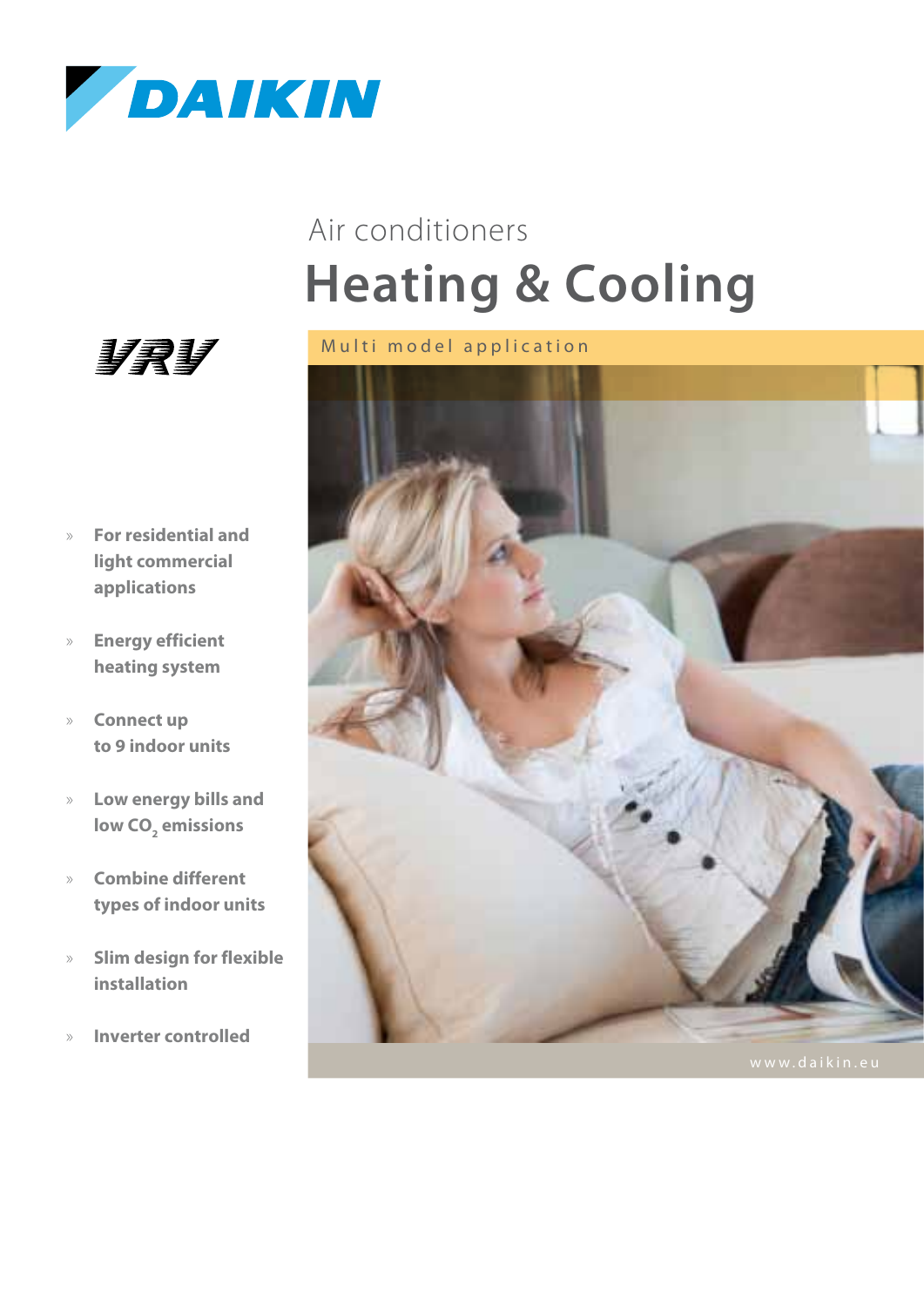

### Combining highest efficiency and year-round comfort with a heat pump system



Air conditioners, also known as heat pumps, obtain 75% of their output energy from renewable sources: the ambient air, which is both renewable and inexhaustible\*. Of course, heat pumps also require electricity to run the system, but increasingly this electricity can also be generated from renewable energy sources (solar energy, wind energy, hydropower, biomass). A heat pump's efficiency is measured in COP (Coefficient Of Performance) for heating and EER (Energy Efficiency Ratio) for cooling.

### Inverter technology

Daikin's inverter technology is a true innovation in the field of climate control. The principle is simple: inverters adjust the power used to suit the actual requirement - no more, no less! This technology provides you with two concrete benefits:

#### **Comfort**

The inverter repays its investment many times over by improving comfort. An air conditioning system with an inverter continuously adjusts its cooling and heating output to suit the temperature in the room thus improving comfort levels. The inverter reduces system start-up time enabling the required room temperature to be reached more quickly. As soon as the correct temperature is reached, the inverter ensures that it is constantly maintained.

#### **Energy efficient**

Because an inverter monitors and adjusts ambient temperature whenever needed, energy consumption drops by 30% compared **Did you know that ... Did you know that ... Did you know that ... Did you know that ...** 

#### **Heating operation:**

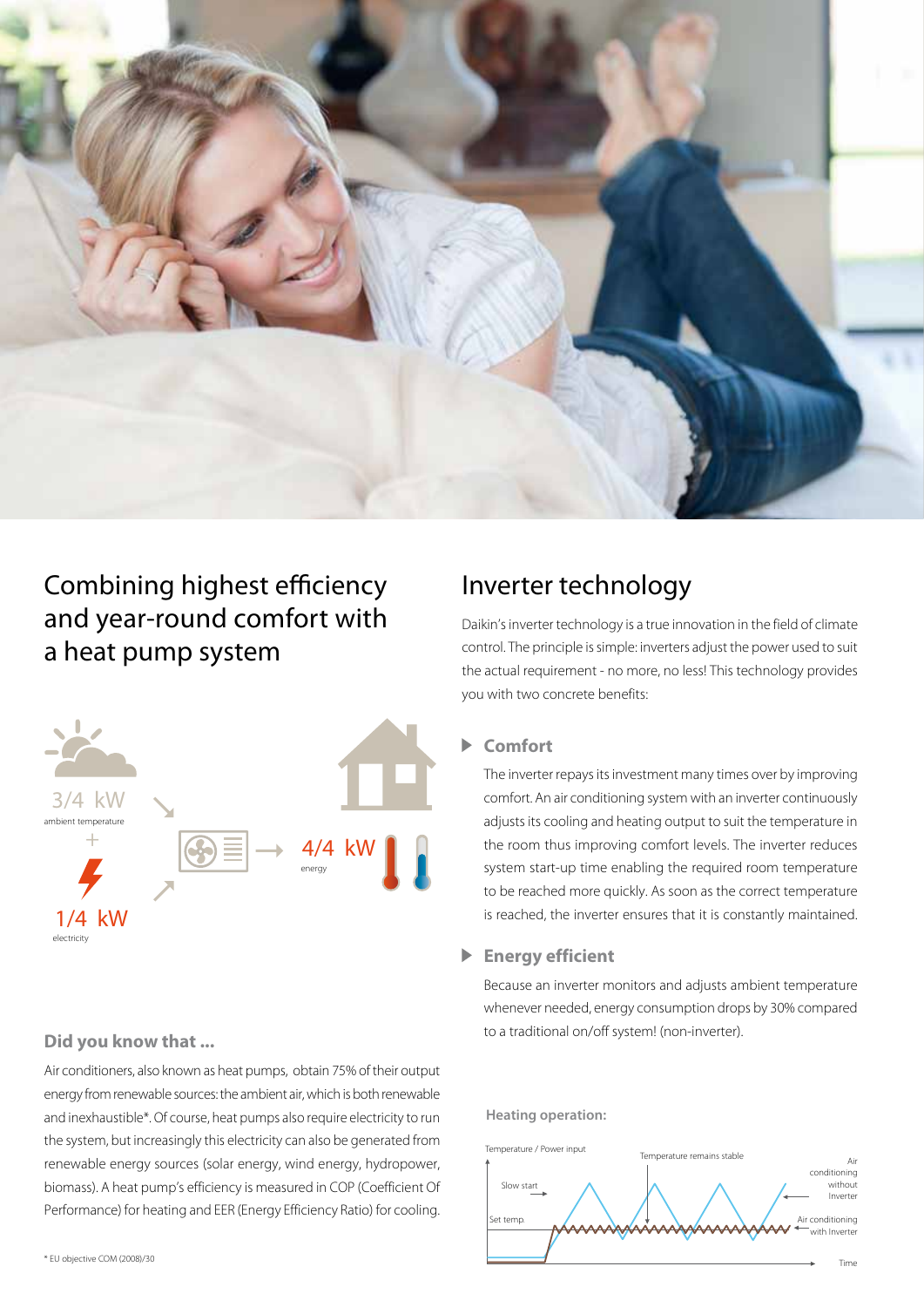

### The Benefits of a Multi system

#### › **Air conditioning in every room**

A Multi system allows up to 9 indoor units to operate from a single outdoor unit, thereby reducing installation space and costs. All indoor units can be individually controlled and do not need to be installed in the same room or at the same time - extra units (up to a maximum of 9) can be added later.

#### › **The widest choice**

Different types of indoor units — wall mounted, concealed ceiling, floor standing etc - in different capacities can be mixed together in multi system applications. Thus the ideal indoor unit can be selected for the bedroom, living room, office or wherever, according to the installation surface or personal requirements.

### › **An ideal indoor climate**

A single outdoor unit can heat up or cool down a complete house, office or small shop at different times. A pleasant climate can be enjoyed whilst working at the desk in the afternoon, as well as a constant temperature in the living room and cool bedrooms in the evening.

### Slim design for flexible installation

- › **A wide range of stylish indoor units can be connected to this multi outdoor unit:**
	- › **Daikin Emura**: remarkable blend of iconic design and engineering excellence is finished in brushed aluminium or matt crystal white. Daikin Emura received a good design award, IF product design award 2010 and reddot design award honourable mention 2010.
	- › **Nexura**: the first stylish floor standing unit with a unique radiant heat panel. This panel radiates additional heat to improve your comfort on cold days.
	- › **Round flow cassette with auto cleaning decoration panel**: Daikin is the first to introduce the auto cleaning cassette to the European market. This function ensures easy removal of dust with a vacuum cleaner without opening the unit resulting an lower maintenance costs. The round flow cassette received a good design award.

#### › **Silent at night:**

During the night, the sound level of the outdoor unit can be reduced for a certain period: starting time and ending time can be input via 2 modes with low operating sound level at night:

› Mode1: automatic mode

Time of maximum temperature is memorised.

› Mode 2: customized mode Starting and ending times can be input

### Energy efficiency

- › The power consumption can be limited so that other appliances that need large power consumption can be used.
- This multi system can also be connected to VRV indoor units. For more detailed information, please contact your local dealer.



Multi inverter controlled outdoor units can operate with 2 and up to even 9 indoor units.

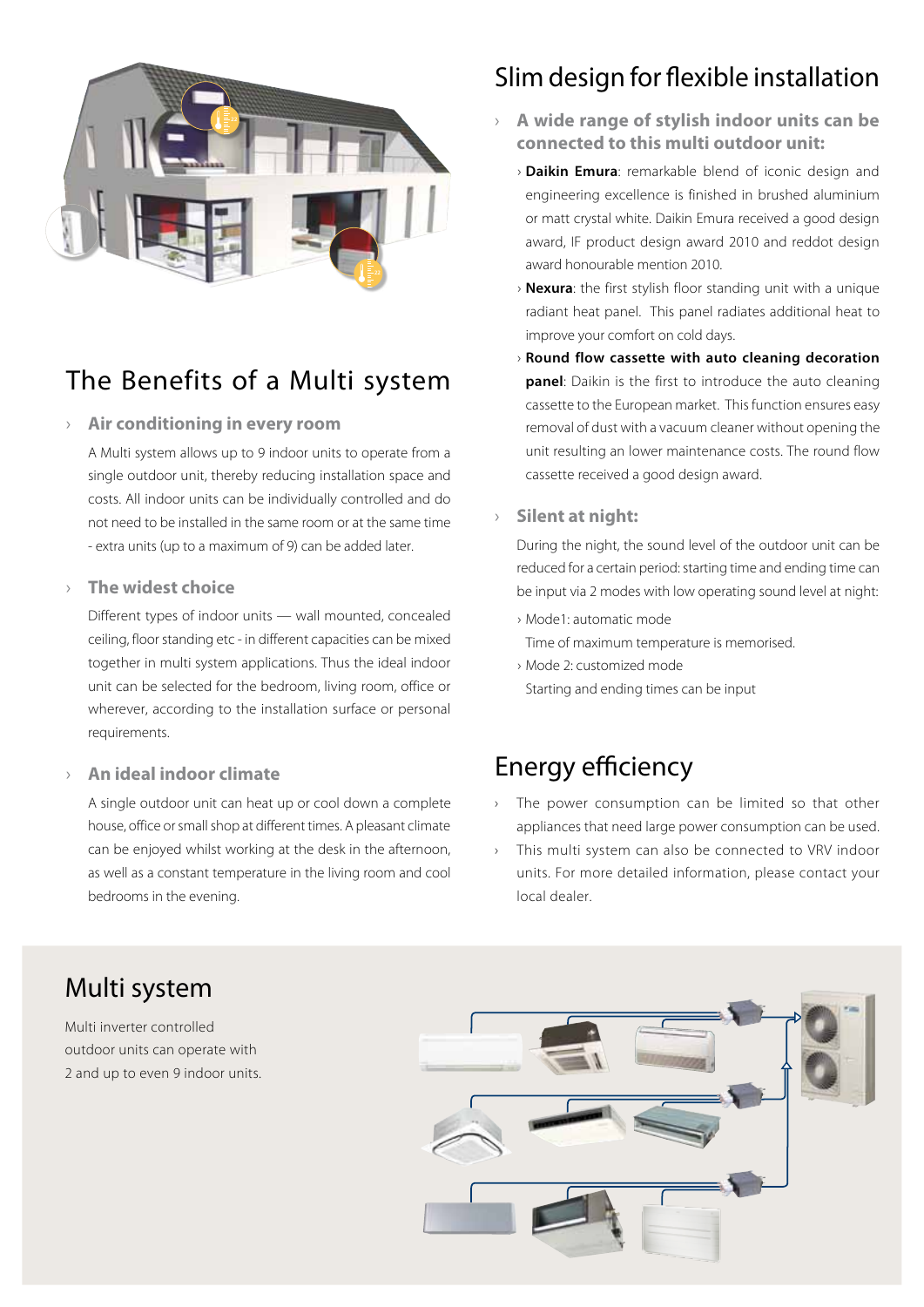



| <b>CONNECTABLE INDOOR UNITS</b>                                                                             |                             |                                                   |      |                 |                          |                  |  |  |  |
|-------------------------------------------------------------------------------------------------------------|-----------------------------|---------------------------------------------------|------|-----------------|--------------------------|------------------|--|--|--|
| <b>INDOOR UNIT</b>                                                                                          |                             |                                                   |      | FTXG25JA        | FTXG35JA                 | FTXG50JA         |  |  |  |
| Casing                                                                                                      | colour                      |                                                   |      |                 | <b>Brushed aluminium</b> |                  |  |  |  |
| Dimensions                                                                                                  | unit                        | heightxwidthxdepth                                | mm   |                 | 295x915x155              |                  |  |  |  |
| Weight                                                                                                      | unit<br>kg                  |                                                   |      |                 | 11                       |                  |  |  |  |
|                                                                                                             | cooling                     | high/nom/low/silent operation m <sup>3</sup> /min |      | 8.8/6.8/4.7/3.8 | 10.1/7.3/4.6/3.9         | 10.3/8.5/6.7/5.7 |  |  |  |
|                                                                                                             | heating                     | high/nom/low/silent operation m <sup>3</sup> /min |      | 9.6/7.9/6.2/5.4 | 10.8/8.6/6.4/5.6         | 11.4/9.8/8.1/7.1 |  |  |  |
|                                                                                                             | cooling                     | high                                              | dBA  | 54              | 58                       | 60               |  |  |  |
| Fan - Air flow rate<br>Sound power level<br>Sound pressure<br>level<br>Refrigerant<br>Piping<br>connections | heating                     | high                                              | dBA  | 55              | 58                       | 60               |  |  |  |
|                                                                                                             | cooling                     | high/nom/low/silent operation   dBA               |      | 38/32/25/22     | 42/34/26/23              | 44/40/35/32      |  |  |  |
|                                                                                                             | heating                     | high/nom/low/silent operation   dBA               |      | 39/34/28/25     | 42/36/29/26              | 44/40/35/32      |  |  |  |
|                                                                                                             | type                        |                                                   |      |                 | R-410A                   |                  |  |  |  |
|                                                                                                             | liquid                      | <b>OD</b>                                         | mm   |                 | 6.35                     |                  |  |  |  |
|                                                                                                             | gas                         | <b>OD</b>                                         | mm   | 9.52            | 12.7                     |                  |  |  |  |
|                                                                                                             | drain                       |                                                   |      |                 | 18                       |                  |  |  |  |
| Power supply                                                                                                | phase / frequency / voltage |                                                   | Hz/V |                 | $1 - 750 / 220 - 240$    |                  |  |  |  |
|                                                                                                             |                             |                                                   |      |                 |                          |                  |  |  |  |





|                                 |                                     |                                |            |                    | emura               |                  |  |  |  |
|---------------------------------|-------------------------------------|--------------------------------|------------|--------------------|---------------------|------------------|--|--|--|
| <b>CONNECTABLE INDOOR UNITS</b> |                                     |                                |            |                    |                     |                  |  |  |  |
| <b>INDOOR UNIT</b>              |                                     |                                |            | FTXG25JW           | FTXG35JW            | FTXG50JW         |  |  |  |
| Casing                          | colour                              |                                |            | Matt crystal white |                     |                  |  |  |  |
| <b>Dimensions</b>               | unit                                | heightxwidthxdepth             | mm         | 295x915x155        |                     |                  |  |  |  |
| Weight                          | unit                                |                                | kg         |                    | 11                  |                  |  |  |  |
| Fan - Air flow rate             | cooling                             | high/nom./low/silent operation | $m^3/m$ in | 8.8/6.8/4.7/3.8    | 10.1/7.3/4.6/3.9    | 10.3/8.5/6.7/5.7 |  |  |  |
|                                 | heating                             | high/nom./low/silent operation | $m^3/m$ in | 9.6/7.9/6.2/5.4    | 10.8/8.6/6.4/5.6    | 11.4/9.8/8.1/7.1 |  |  |  |
| Sound power level               | cooling                             | high                           | dBA        | 54                 | 58                  | 60               |  |  |  |
|                                 | heating                             | high                           | dBA        | 55                 | 58                  | 60               |  |  |  |
| Sound pressure                  | cooling                             | high/nom./low/silent operation | dBA        | 38/32/25/22        | 42/34/26/23         | 44/40/35/32      |  |  |  |
| level                           | heating                             | high/nom./low/silent operation | dBA        | 39/34/28/25        | 42/36/29/26         | 44/40/35/32      |  |  |  |
| Refrigerant                     | type                                |                                |            |                    | <b>R-410A</b>       |                  |  |  |  |
|                                 | liquid                              | <b>OD</b>                      | mm         |                    | 6.35                |                  |  |  |  |
| Piping<br>connections           | gas                                 | <b>OD</b>                      | mm         | 9.52               | 12.70               |                  |  |  |  |
|                                 | drain                               |                                |            |                    | 18                  |                  |  |  |  |
| Power supply                    | phase / frequency / voltage<br>Hz/V |                                |            |                    | $1 - 750/220 - 240$ |                  |  |  |  |



| <b>CONNECTABLE INDOOR UNITS</b> |                             |                                    |               |                 |                     |                     |                  |  |
|---------------------------------|-----------------------------|------------------------------------|---------------|-----------------|---------------------|---------------------|------------------|--|
| <b>INDOOR UNIT</b>              |                             |                                    |               | FTXS20K         | FTXS25K             | CTXS15K             | CTXS35K          |  |
| Casing                          | colour                      |                                    |               | White           |                     | White               |                  |  |
| <b>Dimensions</b>               | unit                        | heightxwidthxdepth                 | mm            | 289x780x215     |                     |                     | 289x780x215      |  |
| Weight                          | unit                        |                                    | kg            | 8               |                     |                     | 8                |  |
| Fan - Air flow rate             | cooling                     | high                               | $m^3/m$ in    | 8.8/6.7/4.7/3.9 | 9.1/7.0/5.0/3.9     | 7.9/6.3/4.7/3.9     | 9.0/7.5/6.0/4.3  |  |
|                                 | heating                     | high                               | $m^3/m$ in    | 9.5/7.8/6.0/4.3 | 10.0/8.0/6.0/4.3    | 9.2/7.2/5.2/3.9     | 10.1/8.1/6.3/4.3 |  |
|                                 | cooling                     | high                               | dBA           | 56              | 57                  | 53                  | 58               |  |
| Sound power level               | heating                     | high                               | dBA           | 56              | 57                  | 54                  | 57               |  |
| Sound pressure                  | cooling                     | high/nom./low/silent operation     | dBA           | 40/32/24/19     | 41/33/25/19         | 37/31/25/21         | 42/35/28/21      |  |
| level                           | heating                     | high/nom./low/silent operation dBA |               | 40/34/27/19     | 41/34/27/19         | 38/33/28/21         | 41/36/30/21      |  |
| Refrigerant                     | type                        |                                    |               | R-410A          |                     | R-410A              |                  |  |
|                                 | liquid                      | <b>OD</b>                          | <sub>mm</sub> | 6.35            |                     |                     | 6.35             |  |
| Piping<br>connections           | gas                         | <b>OD</b>                          | <sub>mm</sub> | 9.52            |                     |                     | 9.52             |  |
|                                 | drain                       |                                    |               | 18.0            |                     | 18.0                |                  |  |
| Power supply                    | phase / frequency / voltage |                                    | Hz/V          |                 | $1 - 750/220 - 240$ | $1 - 750/220 - 240$ |                  |  |



| <b>CONNECTABLE INDOOR UNITS</b> |                             |                                |               |                     |                  |                  |                  |                     |                     |  |
|---------------------------------|-----------------------------|--------------------------------|---------------|---------------------|------------------|------------------|------------------|---------------------|---------------------|--|
| <b>INDOOR UNIT</b>              |                             |                                |               | FTXS25J             | <b>FTXS35J</b>   | FTXS42J          | <b>FTXS50J</b>   | FTXS60G             | FTXS71G             |  |
| Casing                          | colour                      |                                |               |                     | White            |                  |                  |                     |                     |  |
| <b>Dimensions</b>               | unit                        | heightxwidthxdepth             | <sub>mm</sub> |                     |                  | 295x800x215      |                  | 290x1.050x250       |                     |  |
| Weight                          | unit                        |                                | kg            | 9                   |                  | 10               |                  |                     | 12                  |  |
| Fan - Air flow rate             | cooling                     | high/nom./low/silent operation | $m^3/m$ in    | 10.8/7.9/5.2/3.7    | 11.4/8.7/5.8/4.4 | 11.3/9.0/6.8/5.9 | 11.6/9.2/7.0/6.0 | 16.0/13.5/11.3/10.1 | 17.2/14.5/11.5/10.5 |  |
|                                 | heating                     | high/nom./low/silent operation | $m^3/m$ in    | 11.9/9.1/6.4/5.9    | 12.4/9.5/6.8/6.0 | 12.2/9.7/7.3/6.4 | 12.1/9.8/7.6/6.7 | 17.2/14.9/12.6/11.3 | 19.5/16.7/14.2/12.6 |  |
|                                 | cooling                     | nom.                           | dBA           | 57<br>61            |                  | 62               | 61               | 62                  |                     |  |
| Sound power level               | heating                     | nom.                           | dBA           | 58                  | 61               |                  | 63               | 60                  | 62                  |  |
| Sound pressure                  | cooling                     | high/nom./low/silent operation | dBA           | 41/33/25/22         | 45/37/29/23      | 45/39/33/30      | 46/40/34/31      | 45/41/36/33         | 46/42/37/34         |  |
| level                           | heating                     | high/nom./low/silent operation | dBA           | 42/35/28/25         | 45/39/29/26      | 45/39/33/30      | 47/41/34/31      | 44/40/35/32         | 46/42/37/34         |  |
| Refrigerant                     | type                        |                                |               |                     |                  |                  | <b>R-410A</b>    |                     |                     |  |
|                                 | liquid                      | OD                             | mm            |                     | 6.35             |                  | 6.35             |                     | 6.35                |  |
| Piping<br>connections           | gas                         | <b>OD</b>                      | mm            | 9.52                |                  |                  |                  | 12.7                | 15.9                |  |
|                                 | drain                       |                                |               | 18.0                |                  |                  |                  | 18.0                | 18.0                |  |
| Power supply                    | phase / frequency / voltage |                                | Hz/V          | $1 - 750/220 - 240$ |                  |                  |                  |                     |                     |  |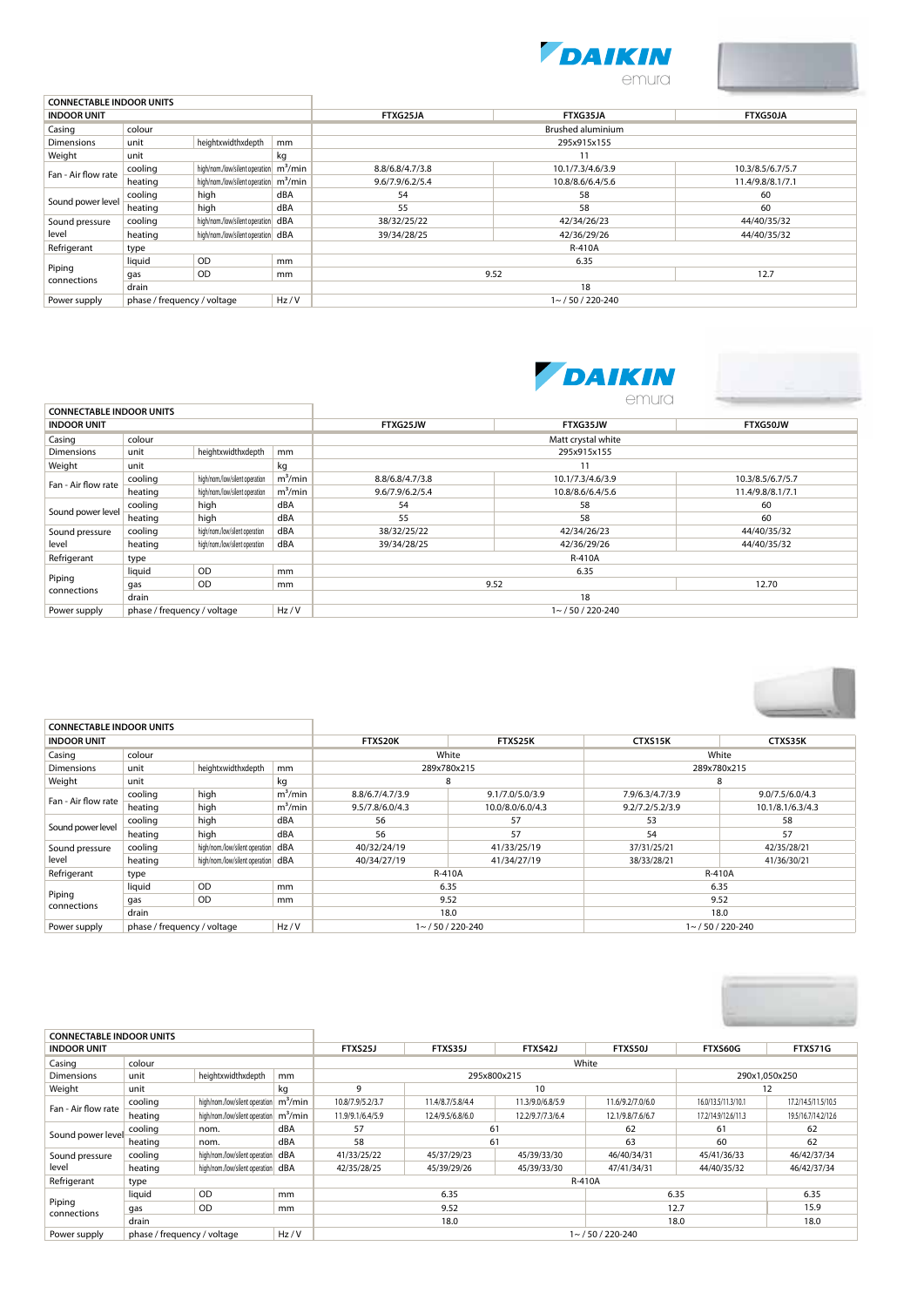

nexura

| <b>CONNECTABLE INDOOR UNITS</b> |                                     |                                                      |     |                 |                            |                   |  |  |  |
|---------------------------------|-------------------------------------|------------------------------------------------------|-----|-----------------|----------------------------|-------------------|--|--|--|
| <b>INDOOR UNIT</b>              |                                     |                                                      |     | <b>FVXG25K</b>  | <b>FVXG35K</b>             | <b>FVXG50K</b>    |  |  |  |
| Casing                          | colour                              |                                                      |     |                 | Fresh white (6.5Y 9.5/0.5) |                   |  |  |  |
| <b>Dimensions</b>               | unit                                | heightxwidthxdepth                                   | mm  |                 | 600x950x215                |                   |  |  |  |
| Weight                          | unit                                |                                                      | kg  | 22              |                            |                   |  |  |  |
| Fan - Air flow rate             | cooling                             | high/nom./low/silent operation   m <sup>3</sup> /min |     | 8.9/7.0/5.3/4.5 | 9.1/7.2/5.3/4.5            | 10.6/8.9/7.3/6.0  |  |  |  |
|                                 | heating                             | high/nom./low/silent operation m <sup>3</sup> /min   |     | 9.9/7.8/5.7/4.7 | 10.2/8.0/5.8/5.0           | 12.2/10.0/7.8/6.8 |  |  |  |
|                                 | cooling                             | nom.                                                 | dBA | 54              | 55                         | 56                |  |  |  |
| Sound power level               | heating                             | nom.                                                 | dBA | 55              | 56                         | 58                |  |  |  |
| Sound pressure                  | cooling                             | high/nom./low/silent operation   dBA                 |     | 38/32/26/23     | 39/33/27/24                | 44/40/36/32       |  |  |  |
| level                           | heating                             | high/nom/low/silent operation/radiant heat   dBA     |     | 39/32/26/22/19  | 40/33/27/23/19             | 46/40/34/30/20    |  |  |  |
| Refrigerant                     | type                                |                                                      |     |                 | <b>R-410A</b>              |                   |  |  |  |
|                                 | liquid                              | <b>OD</b>                                            | mm  |                 | 6.35                       |                   |  |  |  |
| Piping<br>connections           | gas                                 | <b>OD</b>                                            | mm  | 9.50            | 12.70                      |                   |  |  |  |
|                                 | drain                               |                                                      |     |                 | 18                         |                   |  |  |  |
| Power supply                    | Hz/V<br>phase / frequency / voltage |                                                      |     |                 | $1 \sim 750/220 - 240$     |                   |  |  |  |



|                       | <b>CONNECTABLE INDOOR UNITS</b>     |                                                      |     |                 |                     |                   |  |  |  |  |
|-----------------------|-------------------------------------|------------------------------------------------------|-----|-----------------|---------------------|-------------------|--|--|--|--|
| <b>INDOOR UNIT</b>    |                                     |                                                      |     | FVXS25F         | FVXS35F             | FVXS50F           |  |  |  |  |
| Casing                | colour                              |                                                      |     |                 | White               |                   |  |  |  |  |
| Dimensions            | unit                                | heightxwidthxdepth                                   | mm  |                 | 600x700x210         |                   |  |  |  |  |
| Weight                | unit                                |                                                      | kg  |                 | 14                  |                   |  |  |  |  |
| Fan - Air flow rate   | cooling                             | high/nom./low/silent operation   m <sup>3</sup> /min |     | 8.2/6.5/4.8/4.1 | 8.5/6.7/4.9/4.5     | 10.7/9.2/7.8/6.6  |  |  |  |  |
|                       | heating                             | high/nom./low/silent operation   m <sup>3</sup> /min |     | 8.8/6.9/5.0/4.4 | 9.4/7.3/5.2/4.7     | 11.8/10.1/8.5/7.1 |  |  |  |  |
|                       | cooling                             | high                                                 | dBA | 54              | 55                  | 56                |  |  |  |  |
| Sound power level     | heating                             | high                                                 | dBA | 54              | 55                  | 57                |  |  |  |  |
| Sound pressure        | cooling                             | high/nom./low/silent operation   dBA                 |     | 38/32/26/23     | 39/33/27/24         | 44/40/36/32       |  |  |  |  |
| level                 | heating                             | high/nom./low/silent operation   dBA                 |     | 38/32/26/23     | 39/33/27/24         | 45/40/36/32       |  |  |  |  |
| Refrigerant           | type                                |                                                      |     |                 | R-410A              |                   |  |  |  |  |
|                       | liquid                              | <b>OD</b>                                            | mm  |                 | 6.35                |                   |  |  |  |  |
| Piping<br>connections | gas                                 | OD                                                   | mm  |                 | 9.52                |                   |  |  |  |  |
|                       | drain                               |                                                      |     |                 | 20                  |                   |  |  |  |  |
| Power supply          | Hz/V<br>phase / frequency / voltage |                                                      |     |                 | $1 - 750/220 - 240$ |                   |  |  |  |  |



| <b>CONNECTABLE INDOOR UNITS</b> |                                     |                                |               |                 |                 |                          |                   |  |  |
|---------------------------------|-------------------------------------|--------------------------------|---------------|-----------------|-----------------|--------------------------|-------------------|--|--|
| <b>INDOOR UNIT</b>              |                                     |                                |               | FLXS25B         | FLXS35B         | <b>FLXS50B</b>           | <b>FLXS60B</b>    |  |  |
| Casing                          | Colour                              |                                |               | Almond white    |                 |                          |                   |  |  |
| <b>Dimensions</b>               | Unit                                | HeightxWidthxDepth             | mm            |                 |                 | 490x1.050x200            |                   |  |  |
| Weight                          | Unit                                |                                | kg            |                 | 16              |                          | 17                |  |  |
| Fan - Air flow rate             | Cooling                             | High/Nom./Low/Silent operation | $m^3/m$ in    | 7.6/6.8/6.0/5.2 | 8.6/7.6/6.6/5.6 | 11.4/10.0/8.5/7.5        | 12.0/10.7/9.3/8.3 |  |  |
|                                 | Heating                             | High/Nom./Low/Silent operation | $m^3/m$ in    | 9.2/8.3/7.4/6.6 | 9.8/8.9/8.0/7.2 | 12.1/9.8/7.5/6.8         | 12.8/10.6/8.4/7.5 |  |  |
|                                 | Cooling                             | High                           | dBA           | 53              | 54              | 63                       | 64                |  |  |
| Sound power level               | Heating                             | High                           | dBA           | 53              | 55              | 62                       | 63                |  |  |
| Sound pressure                  | Cooling                             | High/Nom./Low/Silent operation | dBA           | 37/34/31/28     | 38/35/32/29     | 47/43/39/36              | 48/45/41/39       |  |  |
| level                           | Heating                             | High/Nom./Low/Silent operation | dBA           | 37/34/31/29     | 39/36/33/30     | 46/41/35/33              | 47/42/37/34       |  |  |
| Refrigerant                     | <b>Type</b>                         |                                |               |                 |                 | R-410A                   |                   |  |  |
|                                 | Liguid                              | <b>OD</b>                      | <sub>mm</sub> |                 |                 | 6.35                     |                   |  |  |
| Piping<br>connections           | Gas                                 | <b>OD</b>                      | mm            |                 | 9.52            |                          | 12.7              |  |  |
|                                 | <b>Drain</b>                        |                                |               |                 | 18              |                          |                   |  |  |
| Power supply                    | Hz/V<br>Phase / Frequency / Voltage |                                |               |                 |                 | 1~/50/60/220-240/220-230 |                   |  |  |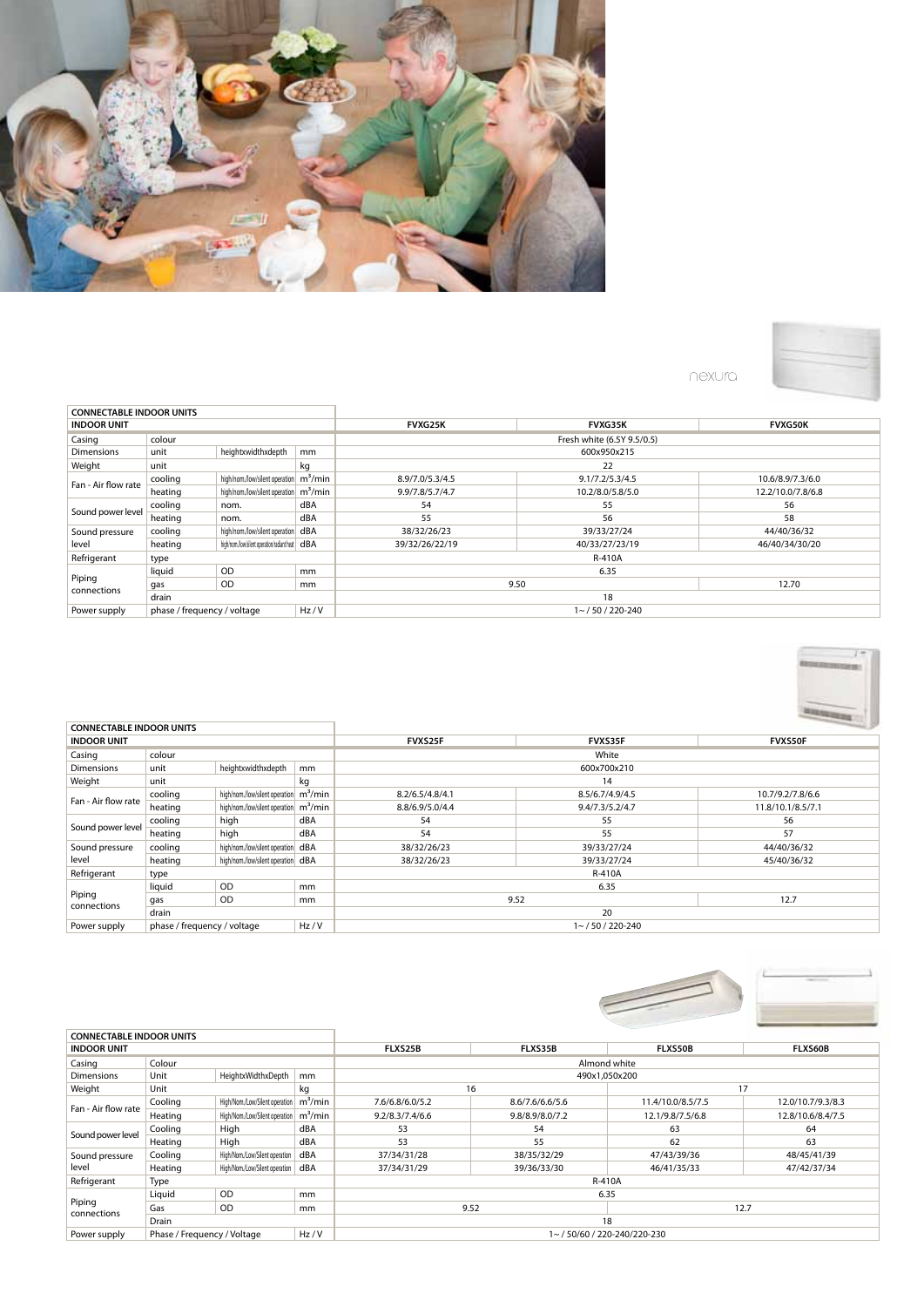



| <b>CONNECTABLE INDOOR UNITS</b> |                             |                                |            |                        |                          |                     |                     |  |  |
|---------------------------------|-----------------------------|--------------------------------|------------|------------------------|--------------------------|---------------------|---------------------|--|--|
| <b>INDOOR UNIT</b>              |                             |                                |            | FDXS25E                | FDXS35E                  | FDXS50C             | FDXS60C             |  |  |
| Casing                          | colour                      |                                |            | Unpainted              |                          |                     |                     |  |  |
| <b>Dimensions</b>               | unit                        | heightxwidthxdepth             | mm         |                        | 200x700x620              | 200x900x620         | 200x1.100x620       |  |  |
| Weight                          | unit                        |                                | kg         |                        | 21.0                     | 27.0                | 30.0                |  |  |
| Fan - Air flow rate             | cooling                     | high/nom./low/silent operation | $m^3/m$ in |                        | 8.7/8.0/7.3/6.2          | 12.0/11.0/10.0/8.4  | 16.0/14.8/13.5/11.2 |  |  |
|                                 | heating                     | high/nom./low/silent operation | $m^3/m$ in |                        | 8.7/8.0/7.3/6.2          | 12.0/11.0/10.0/8.4  | 16.0/14.8/13.5/11.2 |  |  |
| Fan - External static pressure  | nom.                        |                                | Pa         |                        | 30                       | 40                  |                     |  |  |
|                                 | cooling                     | high                           | dBA        | 53.0                   |                          | 55.0                | 56.0                |  |  |
| Sound power level               | heating                     | high                           | dBA        | 53.0                   |                          | 55.0                | 56.0                |  |  |
| Sound pressure                  | cooling                     | high/nom./low/silent operation | dBA        |                        | 35.0/33.0/31.0/29.0      |                     | 38.0/36.0/34.0/32.0 |  |  |
| level                           | heating                     | high/nom./low/silent operation | dBA        |                        | 35.0/33.0/31.0/29.0      | 37.0/35.0/33.0/31.0 | 38.0/36.0/34.0/32.0 |  |  |
| Refrigerant                     | type                        |                                |            |                        | R-410A                   |                     |                     |  |  |
|                                 | liquid                      | <b>OD</b>                      | mm         |                        |                          | 6.35                |                     |  |  |
| Piping<br>connections           | gas                         | <b>OD</b>                      | mm         |                        | 9.52                     | 12.7                |                     |  |  |
|                                 | drain                       |                                |            | VP20 (I.D. 20/O.D. 26) |                          |                     |                     |  |  |
| Power supply                    | phase / frequency / voltage |                                | Hz/V       |                        | 1~/50/60/220-240/220-230 |                     |                     |  |  |



|                     | <b>CONNECTABLE INDOOR UNITS</b>  |           |            | the property of the control of |
|---------------------|----------------------------------|-----------|------------|--------------------------------|
| <b>INDOOR UNIT</b>  |                                  |           |            | FDBQ25B                        |
| Casing              | colour                           |           |            | Unpainted                      |
| Dimensions          | heightxwidthxdepth<br>unit<br>mm |           |            | 230x652x502                    |
| Weight              | unit                             |           | kg         | 17.0                           |
| Fan - Air flow rate | cooling                          | high/low  | $m^3/m$ in | 6.50/5.20                      |
|                     | heating                          | high/low  | $m^3/m$ in | 6.95/5.20                      |
|                     | cooling                          | high/low  | dBA        | 55.0/49.0                      |
| Sound power level   | heating                          | high/low  | dBA        | 55.0/49.0                      |
| Sound pressure      | cooling                          | high/low  | dBA        | 35.0/28.0                      |
| level               | heating                          | high/low  | dBA        | 35.0/29.0                      |
| Refrigerant         | type                             |           |            | R-410A                         |
|                     | liquid                           | <b>OD</b> | mm         | 6.35                           |
| Piping              | gas                              | <b>OD</b> | mm         | 9.52                           |
| connections         | drain                            |           |            | 27.2                           |
| Power supply        | phase / frequency / voltage      |           | Hz/V       | $1 - 750/230$                  |



| <b>CONNECTABLE INDOOR UNITS</b> |                                     |                    |            |                          |                  |                |  |  |
|---------------------------------|-------------------------------------|--------------------|------------|--------------------------|------------------|----------------|--|--|
| <b>INDOOR UNIT</b>              |                                     |                    |            | <b>FBQ35C8</b>           | <b>FBQ50C8</b>   | <b>FBQ60C8</b> |  |  |
| Casing                          | colour                              |                    |            |                          | Unpainted        |                |  |  |
| Dimensions                      | unit                                | heightxwidthxdepth | mm         | 300x700x700              |                  | 300x1,000x700  |  |  |
| Required ceiling void<br>mm     |                                     |                    |            |                          | 350              |                |  |  |
| Weight                          | unit                                |                    | kg         | 25                       |                  | 34             |  |  |
|                                 | model                               |                    |            | BYBS45DJW1               |                  | BYBS71DJW1     |  |  |
|                                 | colour                              |                    |            |                          | White (10Y9/0.5) |                |  |  |
| Decoration panel                | dimensions                          | heightxwidthxdepth | mm         |                          | 55x800x500       |                |  |  |
|                                 | weight                              |                    | kg         |                          | 3.5              |                |  |  |
| Fan - Air flow rate             | cooling                             | high/low           | $m^3/m$ in |                          | 16/11            |                |  |  |
|                                 | heating                             | high/low           | $m^3/m$ in | 16/11                    |                  | 18/15          |  |  |
| Fan - External static pressure  | high/nom.                           |                    | Pa         | 100/30                   |                  |                |  |  |
| Sound power level               | cooling                             | high               | dBA        | 63                       |                  |                |  |  |
|                                 | heating                             | high               | dBA        |                          | $\sim$           |                |  |  |
| Sound pressure                  | cooling                             | high/low           | dBA        | 37/29                    |                  |                |  |  |
| level                           | heating                             | high/low           | dBA        |                          | 37/29            |                |  |  |
| Refrigerant                     | type                                |                    |            |                          | R-410A           |                |  |  |
|                                 | liquid                              | <b>OD</b>          | mm         |                          | 6.35             |                |  |  |
| Piping<br>connections           | gas                                 | <b>OD</b>          | mm         | 9.52                     |                  | 12.70          |  |  |
|                                 | drain                               |                    |            | VP25 (O.D. 32 / I.D. 25) |                  |                |  |  |
| Power supply                    | Hz/V<br>phase / frequency / voltage |                    |            | 1~/50/60/220-240/220     |                  |                |  |  |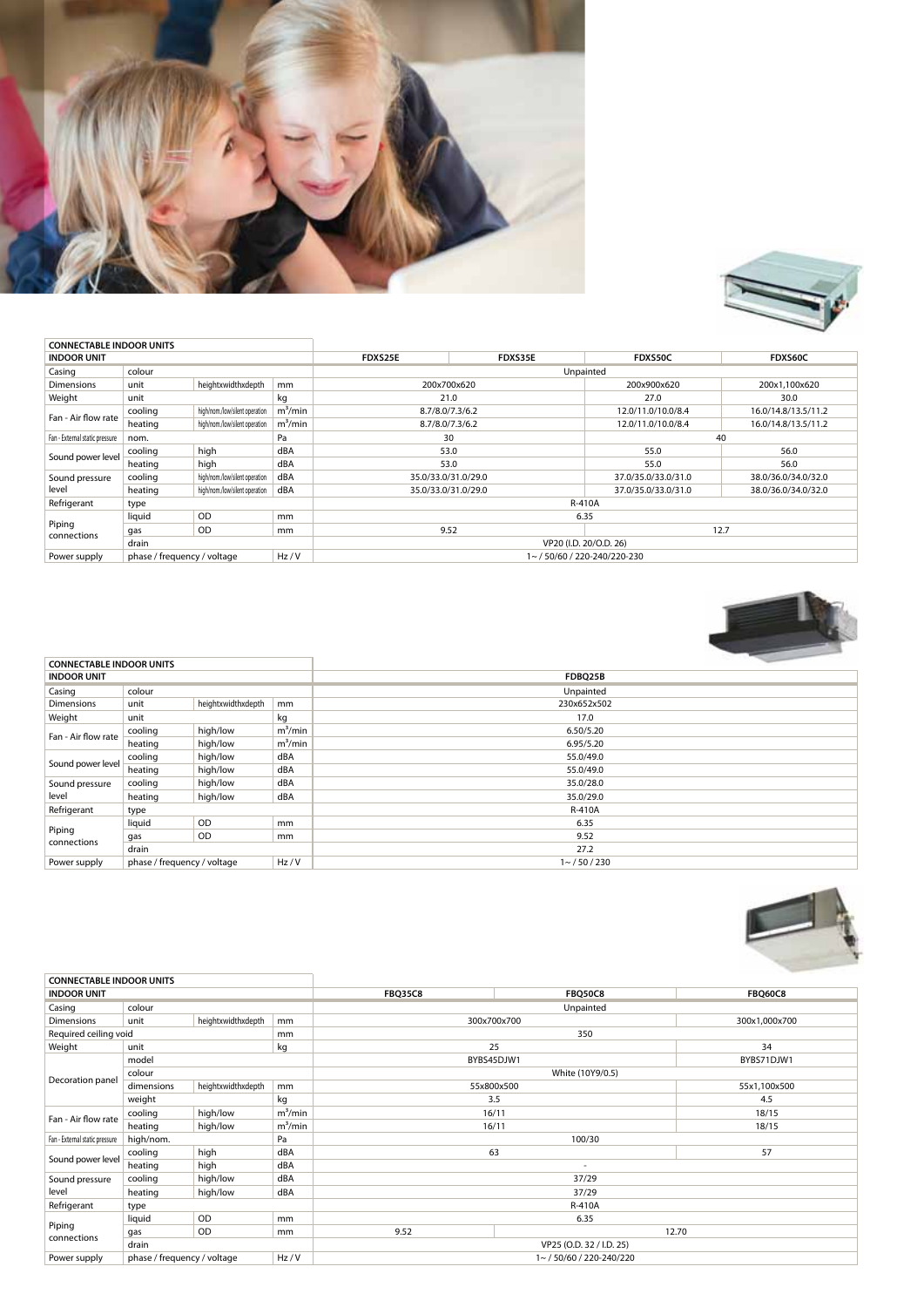

| <b>CONNECTABLE INDOOR UNITS</b> |                             |                    |            |                          |                          |                          |           |  |  |
|---------------------------------|-----------------------------|--------------------|------------|--------------------------|--------------------------|--------------------------|-----------|--|--|
| <b>INDOOR UNIT</b>              |                             |                    |            | FFQ25B9V                 | FFQ35B9V                 | FFQ50B9V                 | FFQ60B9V  |  |  |
| Casing                          | colour                      |                    |            |                          | Unpainted                |                          |           |  |  |
| <b>Dimensions</b>               | unit                        | heightxwidthxdepth | mm         |                          |                          | 286x575x575              |           |  |  |
| Weight                          | unit                        |                    | kg         |                          |                          | 17.5                     |           |  |  |
|                                 | model                       |                    |            |                          |                          | BYFQ60BW1                |           |  |  |
| Decoration panel                | colour                      |                    |            |                          |                          | Pure white (RAL9010)     |           |  |  |
|                                 | dimensions                  | heightxwidthxdepth | mm         |                          | 55x700x700               |                          |           |  |  |
|                                 | weight                      |                    | kg         |                          | 2.7                      |                          |           |  |  |
| Fan - Air flow rate             | cooling                     | high/low           | $m^3/m$ in | 9.0/6.5                  | 10.0/6.5                 | 12.0/8.0                 | 15.0/10.0 |  |  |
|                                 | heating                     | high/low           | $m^3/m$ in | $\overline{\phantom{a}}$ | $\overline{\phantom{a}}$ |                          |           |  |  |
| Sound power level               | cooling                     | high               | dBA        | 46.5                     | 49.0                     | 53.0                     | 58.0      |  |  |
|                                 | heating                     | high               | dBA        |                          |                          | $\overline{\phantom{a}}$ |           |  |  |
| Sound pressure                  | cooling                     | high/low           | dBA        | 29.5/24.5                | 32.0/25.0                | 36.0/27.0                | 41.0/32.0 |  |  |
| level                           | heating                     | high/low           | dBA        | $\sim$                   | ٠                        |                          | $\sim$    |  |  |
| Refrigerant                     | type                        |                    |            |                          |                          | <b>R-410A</b>            |           |  |  |
|                                 | liquid                      | OD                 | mm         |                          |                          | 6.35                     |           |  |  |
| Piping<br>connections           | gas                         | OD                 | mm         |                          | 9.52                     |                          | 12.7      |  |  |
|                                 | drain                       |                    |            |                          |                          | VP20 (I.D.20/O.D.26)     |           |  |  |
| Power supply                    | phase / frequency / voltage |                    | Hz/V       |                          | $1 - 750/220 - 240$      |                          |           |  |  |



|                     | <b>CONNECTABLE INDOOR UNITS</b> |                    |               |                                                                      |                                       |          |  |  |
|---------------------|---------------------------------|--------------------|---------------|----------------------------------------------------------------------|---------------------------------------|----------|--|--|
| <b>INDOOR UNITS</b> |                                 |                    |               | FCOG35F                                                              | <b>FCQG50F</b>                        | FCOG60F  |  |  |
| <b>Dimensions</b>   | unit                            | heightxwidthxdepth | <sub>mm</sub> |                                                                      | 204x840x840                           |          |  |  |
| Weight              | unit                            |                    | kg            | 18                                                                   |                                       |          |  |  |
|                     | model                           |                    |               | BYCQ140D7W11 / BYCQ140D7W1W <sup>2</sup> / BYCQ140D7GW1 <sup>3</sup> |                                       |          |  |  |
| Decoration panel    | colour                          |                    |               |                                                                      | Pure White(RAL 9010)                  |          |  |  |
|                     | dimensions                      | heightxwidthxdepth | mm            |                                                                      | 60x950x950 / 60x950x950 / 145x950x950 |          |  |  |
|                     | weight<br>kg                    |                    |               | 5.4/5.4/10.3                                                         |                                       |          |  |  |
| Sound power level   | cooling                         | high               | dBA           | 49                                                                   |                                       | 51       |  |  |
| Sound pressure      | cooling                         | high/nom/low       | dBA           |                                                                      | 31/29/27                              |          |  |  |
| level               | heating                         | high/nom/low       | dBA           | 31/29/27                                                             |                                       | 33/31/28 |  |  |
| Refrigerant         | type                            |                    |               | <b>R-410A</b>                                                        |                                       |          |  |  |
|                     | liquid                          | OD                 | mm            |                                                                      | 6.35                                  |          |  |  |
| Piping              | gas                             | OD                 | mm            | 9.52                                                                 |                                       | 12.7     |  |  |
| connections         | drain                           |                    |               | VP25 (O.D.32/I.D25)                                                  |                                       |          |  |  |
| Power supply        | phase / frequency / voltage     |                    | Hz/V          |                                                                      | $1 - 750/220 - 240$                   |          |  |  |

<sup>1</sup> Pure white standard panel with grey louvers <sup>2</sup> Pure white standard panel with white louvers <sup>3</sup> Pure white auto cleaning panel



| <b>CONNECTABLE INDOOR UNITS</b> |                                     |                                     |               |                        |                |                |  |
|---------------------------------|-------------------------------------|-------------------------------------|---------------|------------------------|----------------|----------------|--|
| <b>INDOOR UNIT</b>              |                                     |                                     |               | <b>FHO35B8</b>         | <b>FHO50B8</b> | <b>FHO60B8</b> |  |
| Casing                          | colour                              |                                     |               | White                  |                |                |  |
| Dimensions                      | heightxwidthxdepth<br>unit<br>mm    |                                     |               | 195x960x680            |                | 195x1,160x680  |  |
| Weight                          | unit                                |                                     | kg            | 24                     | 25             | 27             |  |
| Fan - Air flow rate             | cooling                             | high/nom./low/silent operation      |               | $13/-/10/-$            |                | $17/-13/-$     |  |
|                                 | heating                             | high/nom/low/silent operation       |               | $13/-/10/-$            |                | $16/-13/-$     |  |
| Sound power level               | cooling                             | high/nom./low                       | dBA           | $53/-/48$              | $54/-/49$      | $55/-/49$      |  |
|                                 | heating                             | high/nom./low                       | dBA           | $53/-/48$              | 54/-/49        | 55/-/49        |  |
| Sound pressure                  | cooling                             | high/nom./low/silent operation      | dBA           | $37/-/32/-$            | $38/-/33/-$    | $39/-/33/-$    |  |
| level                           | heating                             | high/nom/low/silent operation   dBA |               | $37/-/32/-$            | $38/-/33/-$    | $39/-/33/-$    |  |
| Refrigerant                     | type                                |                                     |               | R-410A                 |                |                |  |
| Piping<br>connections           | liquid                              | OD                                  |               | 6.35                   |                |                |  |
|                                 | gas                                 | <b>OD</b>                           | <sub>mm</sub> | 9.52                   |                | 12.70          |  |
|                                 | drain                               |                                     |               | VP20 (I.D. 20/O.D. 26) |                |                |  |
| Power supply                    | Hz/V<br>phase / frequency / voltage |                                     |               | $1 - 750/220 - 240$    |                |                |  |